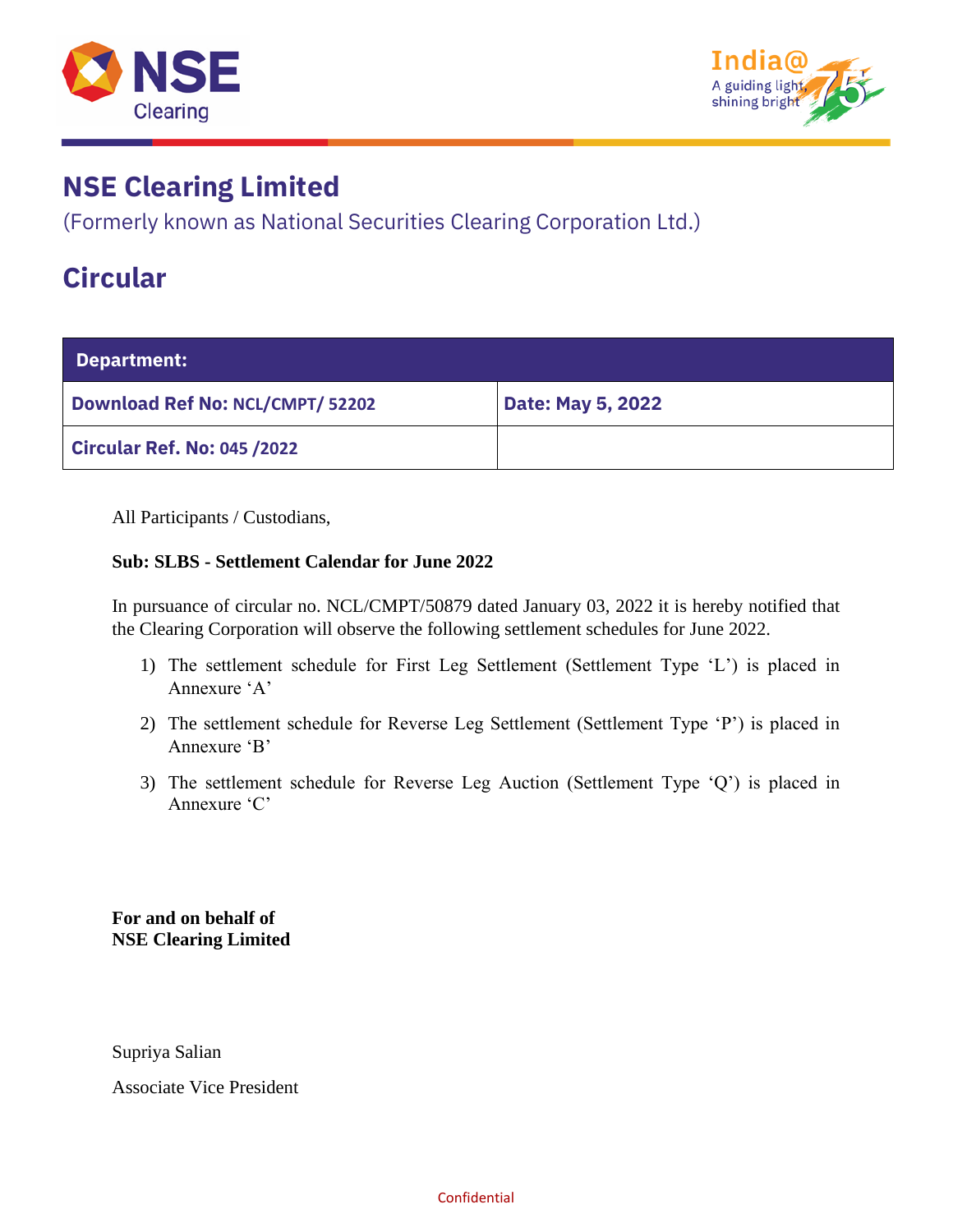



### (Formerly known as National Securities Clearing Corporation Ltd.)

| Annexure 'A'                       |                                    |                             |                                              |                                  |  |  |  |
|------------------------------------|------------------------------------|-----------------------------|----------------------------------------------|----------------------------------|--|--|--|
| SETTLEMENT CALENDAR SLBS FIRST LEG |                                    |                             |                                              |                                  |  |  |  |
| <b>Settlement Type</b>             | <b>Settlement</b><br><b>Number</b> | <b>Trade</b><br><b>Date</b> | <b>Custodial</b><br><b>Confirmation Date</b> | <b>Settlement</b><br><b>Date</b> |  |  |  |
| $\mathbf{L}$                       | 2022102                            | $01$ -Jun-22                | $01$ -Jun-22                                 | $02$ -Jun-22                     |  |  |  |
| L                                  | 2022103                            | $02$ -Jun-22                | $02$ -Jun-22                                 | 03-Jun-22                        |  |  |  |
| L                                  | 2022104                            | 03-Jun-22                   | 03-Jun-22                                    | 06-Jun-22                        |  |  |  |
| L                                  | 2022105                            | 06-Jun-22                   | 06-Jun-22                                    | 07-Jun-22                        |  |  |  |
| L                                  | 2022106                            | 07-Jun-22                   | 07-Jun-22                                    | 08-Jun-22                        |  |  |  |
| L                                  | 2022107                            | 08-Jun-22                   | 08-Jun-22                                    | 09-Jun-22                        |  |  |  |
| L                                  | 2022108                            | 09-Jun-22                   | 09-Jun-22                                    | $10$ -Jun-22                     |  |  |  |
| L                                  | 2022109                            | 10-Jun-22                   | $10$ -Jun-22                                 | 13-Jun-22                        |  |  |  |
| L                                  | 2022110                            | 13-Jun-22                   | 13-Jun-22                                    | 14-Jun-22                        |  |  |  |
| L                                  | 2022111                            | 14-Jun-22                   | 14-Jun-22                                    | 15-Jun-22                        |  |  |  |
| L                                  | 2022112                            | 15-Jun-22                   | 15-Jun-22                                    | 16-Jun-22                        |  |  |  |
| L                                  | 2022113                            | 16-Jun-22                   | 16-Jun-22                                    | 17-Jun-22                        |  |  |  |
| L                                  | 2022114                            | 17-Jun-22                   | 17-Jun-22                                    | 20-Jun-22                        |  |  |  |
| L                                  | 2022115                            | 20-Jun-22                   | 20-Jun-22                                    | $21$ -Jun- $22$                  |  |  |  |
| L                                  | 2022116                            | $21$ -Jun-22                | $21$ -Jun-22                                 | 22-Jun-22                        |  |  |  |
| L                                  | 2022117                            | $22$ -Jun- $22$             | $22$ -Jun- $22$                              | 23-Jun-22                        |  |  |  |
| L                                  | 2022118                            | 23-Jun-22                   | 23-Jun-22                                    | 24-Jun-22                        |  |  |  |
| L                                  | 2022119                            | 24-Jun-22                   | 24-Jun-22                                    | 27-Jun-22                        |  |  |  |
| L                                  | 2022120                            | 27-Jun-22                   | 27-Jun-22                                    | 28-Jun-22                        |  |  |  |
| L                                  | 2022121                            | 28-Jun-22                   | 28-Jun-22                                    | 29-Jun-22                        |  |  |  |
| L                                  | 2022122                            | 29-Jun-22                   | 29-Jun-22                                    | 30-Jun-22                        |  |  |  |
| L                                  | 2022123                            | 30-Jun-22                   | 30-Jun-22                                    | $01-Jul-22$                      |  |  |  |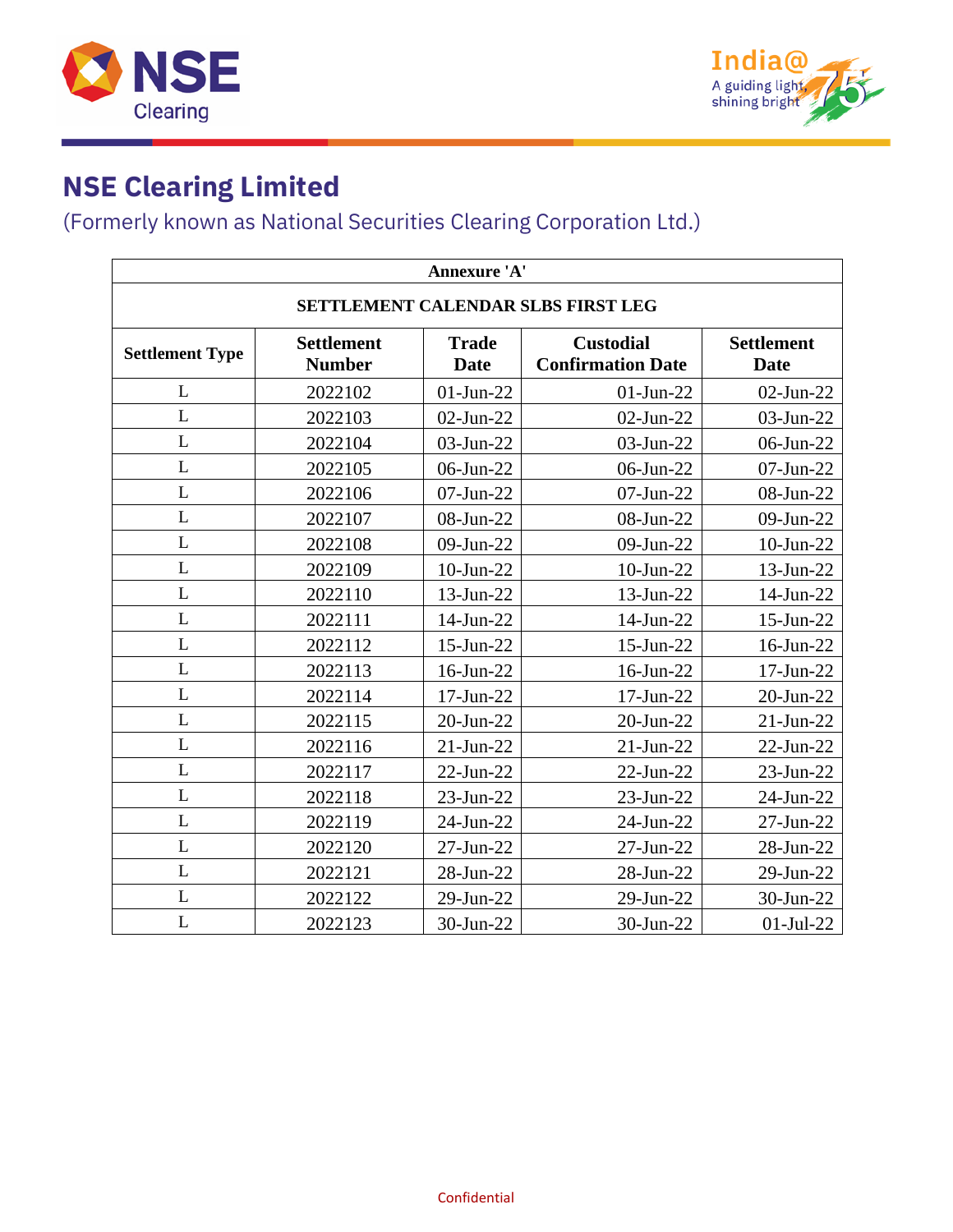



#### (Formerly known as National Securities Clearing Corporation Ltd.)

| <b>Annexure 'B'</b>                                                                                             |                                  |                          |                                    |  |  |
|-----------------------------------------------------------------------------------------------------------------|----------------------------------|--------------------------|------------------------------------|--|--|
| <b>Settlement Calendar SLBS Reverse Leg</b>                                                                     |                                  |                          |                                    |  |  |
| <b>Series</b>                                                                                                   | <b>Settlement</b><br><b>Type</b> | <b>Settlement Number</b> | <b>Reverse Leg Settlement Date</b> |  |  |
| 6                                                                                                               | $\mathbf{P}$                     | 2022506                  | $02$ -Jun-22                       |  |  |
| 7                                                                                                               | $\mathbf{P}$                     | 2022507                  | $07$ -Jul-22                       |  |  |
| 8                                                                                                               | $\mathbf{P}$                     | 2022508                  | 04-Aug-22                          |  |  |
| 9                                                                                                               | $\mathbf{P}$                     | 2022509                  | $01-Sep-22$                        |  |  |
| 10                                                                                                              | $\mathbf{P}$                     | 2022510                  | 06-Oct-22                          |  |  |
| 11                                                                                                              | $\mathbf{P}$                     | 2022511                  | 03-Nov-22                          |  |  |
| 12                                                                                                              | $\mathbf{P}$                     | 2022512                  | 01-Dec-22                          |  |  |
|                                                                                                                 | $\mathbf{P}$                     | 2023501                  | $05$ -Jan-23                       |  |  |
| $\overline{2}$                                                                                                  | $\mathbf{P}$                     | 2023502                  | 02-Feb-23                          |  |  |
| 3                                                                                                               | $\mathbf{P}$                     | 2023503                  | 02-Mar-23                          |  |  |
| 4                                                                                                               | $\mathbf{P}$                     | 2023504                  | 06-Apr-23                          |  |  |
| 5                                                                                                               | $\mathbf{P}$                     | 2023505                  | 04-May-23                          |  |  |
| 6                                                                                                               | $\mathbf{P}$                     | 2023506                  | $01$ -Jun-23                       |  |  |
| *6 Series expiring on 01-Jun-23 will be available from 03-Jun-22, after expiry of current 6 series on 02-Jun-22 |                                  |                          |                                    |  |  |